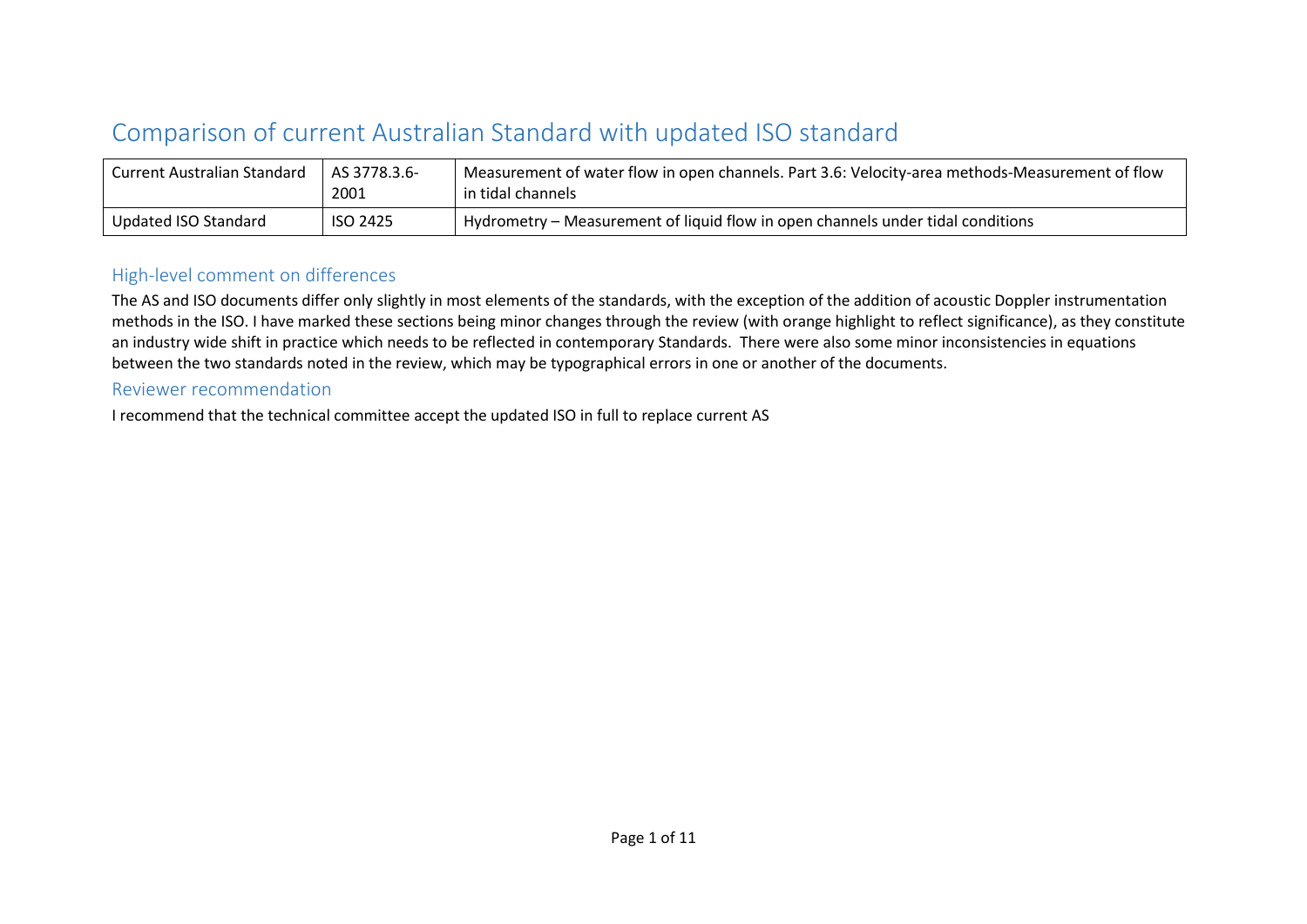## Detailed summary of differences

The table below outlines in more detail a summary of the differences between the current Australian Standard under review and the relevant updated ISO standard and includes reviewer comment where relevant.

*Column 1: Identifies the number and name of the section in the current Australian Standard*

*Column 2: Classification of the change for that section. Classified as either:*

- *No change (green shading) – The updated ISO is the same as the current Australian Standard.*
- *Minor change (blue shading) – Changes that have minimal impact on the outcome, including*
	- o *minor format, style or heading changes*
	- o *minor additions, removals or changes to a few words or clauses*
	- o *addition or exclusion of more detailed explanation*
	- o *very minor changes to steps or processes.*
- *Significant change (orange shading) – Changes that have a moderate to major impact on the outcome, such as*
	- o *Changes to requirements*
	- o *Significant changes to calculations, steps or processes.*

*Column 3: More detail to describe the change, and comment from the reviewer (enough detail for the consideration of AHA and WaMSTeC members in their* 

*review).*

*Text colour is used in this column as follows:*

- *Black text – More detailed explanation of the changes and reviewer comment. Specific reviewer comment on the changes highlighted in yellow.*
- *Blue text – reference to information included in the updated ISO that is not in the current Australian Standard*
- Red text *reference to information included in the current Australian Standard that is not in the updated ISO.*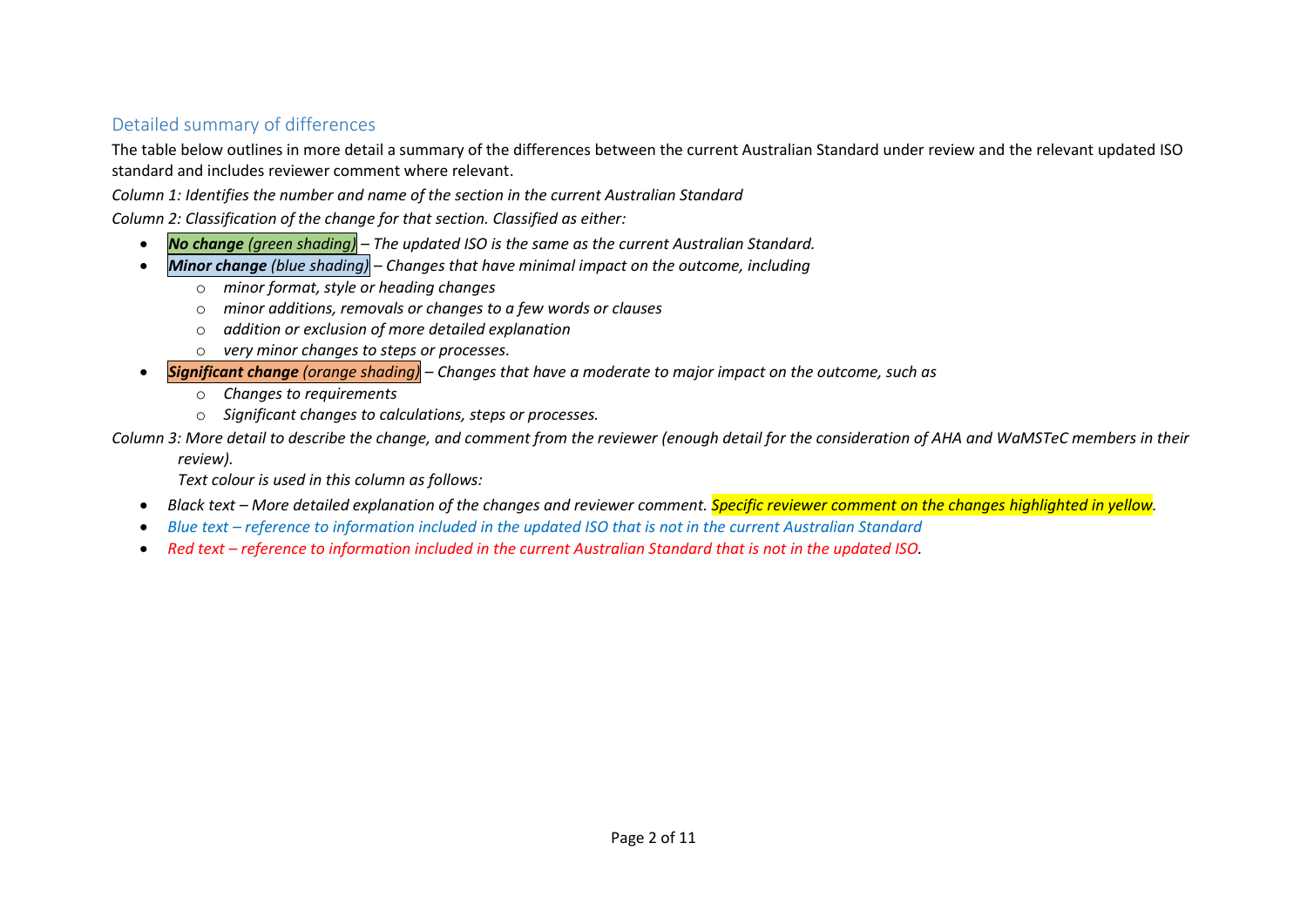| Section (AS section number) | <b>Classification of change</b><br>AS to ISO | More detail and comment on changes in the updated ISO                                                                                               |
|-----------------------------|----------------------------------------------|-----------------------------------------------------------------------------------------------------------------------------------------------------|
| 1 Scope                     | Minor change                                 | Slight changes to wording.                                                                                                                          |
|                             |                                              | The ISO document makes reference to Annex D (determination of tidal flow using acoustic<br>Doppler velocity meter. This is not contained in the AS. |
| 2 Normative references      | Minor change                                 | Slight changes to wording.                                                                                                                          |
|                             |                                              | Reference made to more numerous and contemporary standards in ISO document                                                                          |
| 3 Terms and definitions     | Minor change                                 | Slight changes to wording.                                                                                                                          |
|                             |                                              | ISO document has section 4 (Abbreviated terms), listing terms associated with acoustic                                                              |
|                             |                                              | <b>Doppler instruments</b>                                                                                                                          |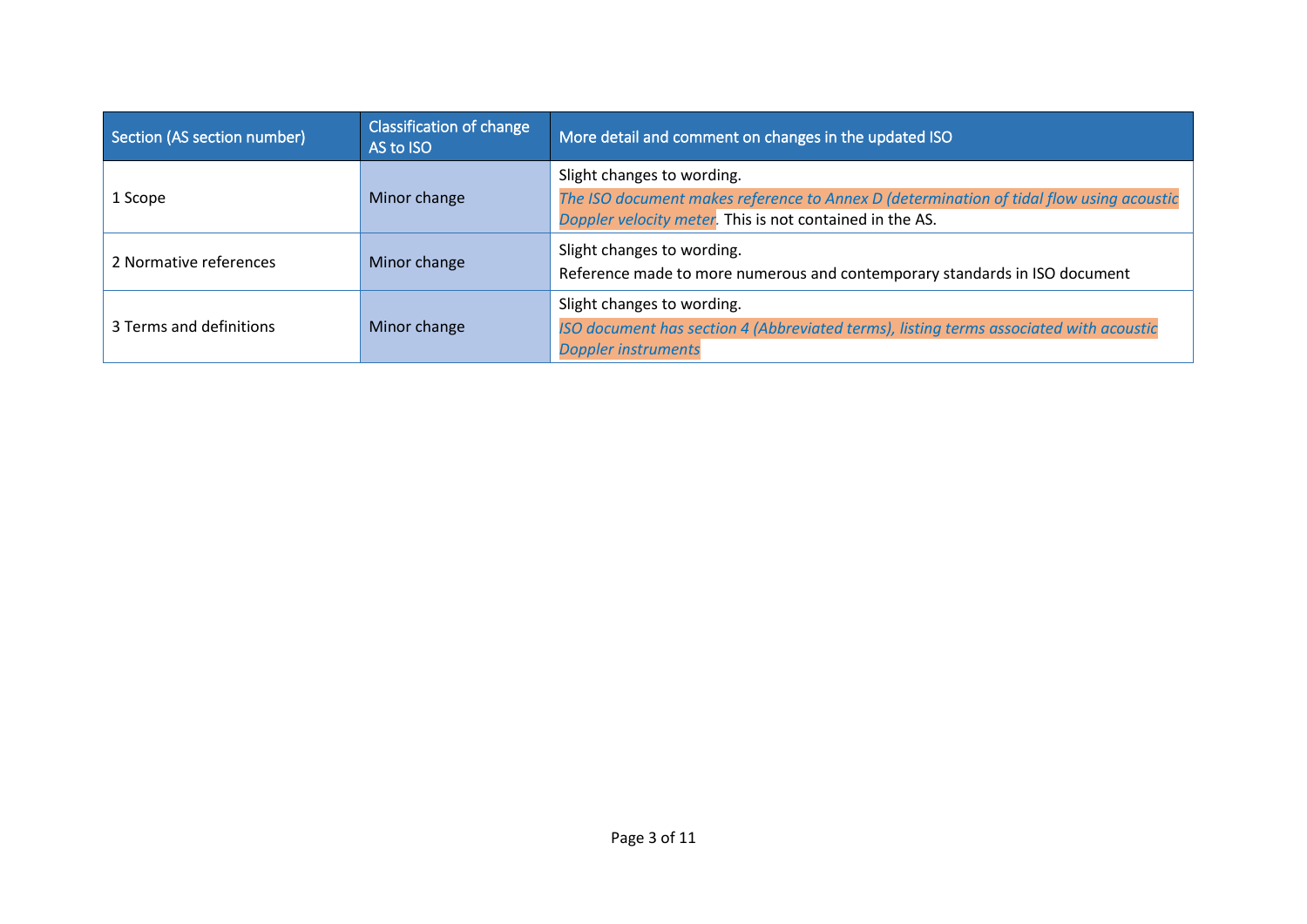| Section (AS section number) | <b>Classification of change</b><br>AS to ISO | More detail and comment on changes in the updated ISO                                                                                                                         |
|-----------------------------|----------------------------------------------|-------------------------------------------------------------------------------------------------------------------------------------------------------------------------------|
|                             |                                              | 4.1 General                                                                                                                                                                   |
|                             |                                              | Slight changes to wording.                                                                                                                                                    |
|                             |                                              | Slight change to reference standards                                                                                                                                          |
|                             |                                              | 4.2 Single measurement methods                                                                                                                                                |
|                             |                                              | 4.2.1 Velocity-area method                                                                                                                                                    |
|                             |                                              | Minor change to wording                                                                                                                                                       |
|                             |                                              | Reference to acoustic Doppler instruments in ISO                                                                                                                              |
|                             | Minor change                                 | 4.2.2 Cubature method                                                                                                                                                         |
|                             |                                              | No change                                                                                                                                                                     |
|                             |                                              | 4.3 Continuous measurement methods                                                                                                                                            |
| 4 Principles of methods of  |                                              | 4.3.1 Ultrasonic method (ISO 6416)                                                                                                                                            |
| measurement                 |                                              | Minor changes to wording. The ISO document refers to computation of discharge from a<br>knowledge of cross sectional area. The AS only refers to velocity measurement in this |
|                             |                                              | section.                                                                                                                                                                      |
|                             |                                              | 4.3.2 Electromagnetic method (ISO 9213)                                                                                                                                       |
|                             |                                              | No change                                                                                                                                                                     |
|                             |                                              | 4.3.3 Unsteady-flow models                                                                                                                                                    |
|                             |                                              | No change                                                                                                                                                                     |
|                             |                                              | ISO document has section 5.3.3 Acoustic Doppler velocity method from a fixed station,<br>which deals with this topic. The AS does not contain this section.                   |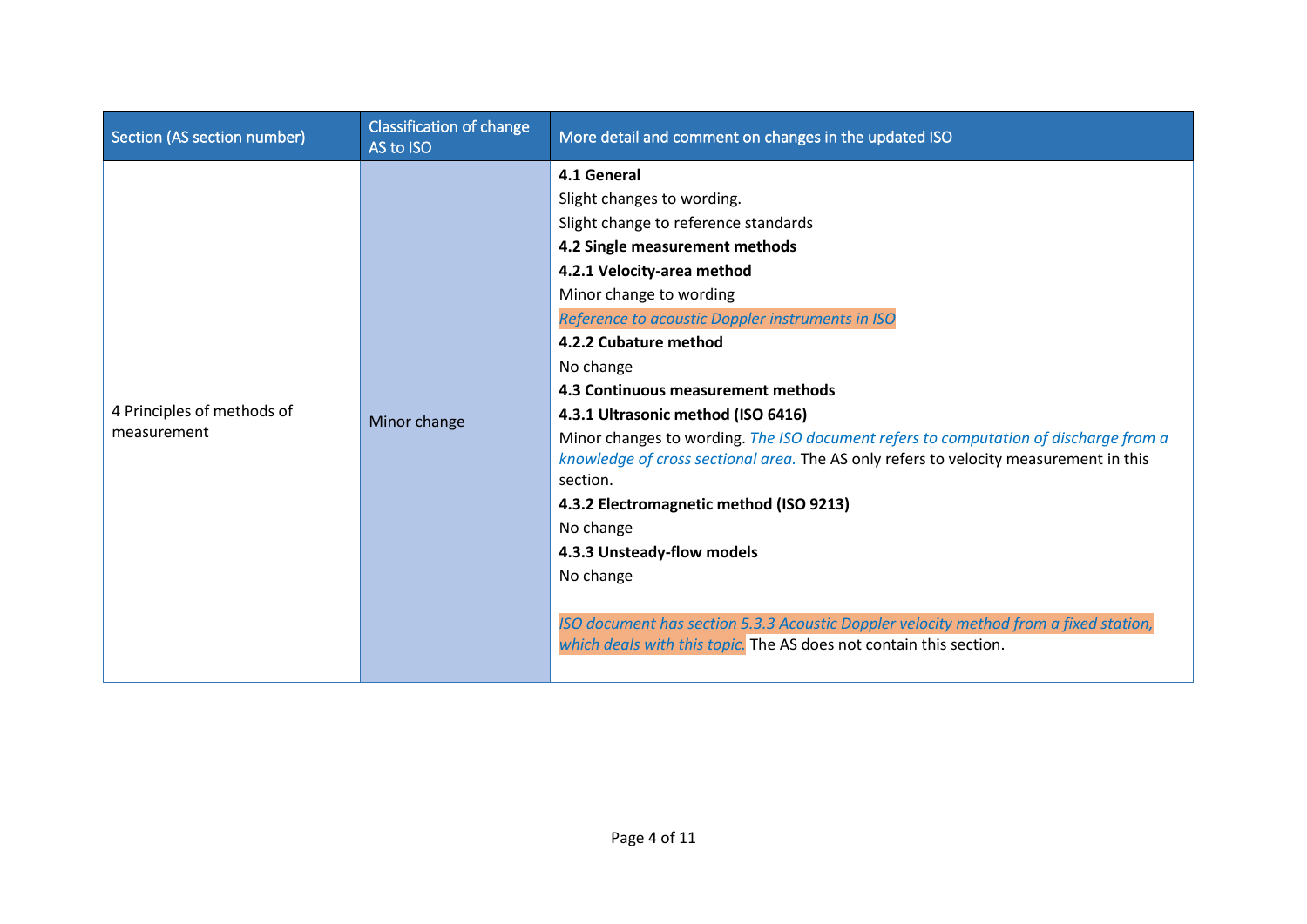| Section (AS section number)                      | <b>Classification of change</b><br>AS to ISO | More detail and comment on changes in the updated ISO                                                                                                                                                                                                                                                                                                                                                                                                                                                                                                                                                                                                        |
|--------------------------------------------------|----------------------------------------------|--------------------------------------------------------------------------------------------------------------------------------------------------------------------------------------------------------------------------------------------------------------------------------------------------------------------------------------------------------------------------------------------------------------------------------------------------------------------------------------------------------------------------------------------------------------------------------------------------------------------------------------------------------------|
|                                                  |                                              | <b>5.1 Special considerations</b><br>Minor changes to wording<br>Minor clarifications/additions in sub-section f)<br><b>Addition of Acoustic Doppler to section k)</b><br>Additional sub-section I) dealing with acoustic Doppler<br>Addition of sub-section m) noting potential differences in flood and ebb tide flow<br>dynamics                                                                                                                                                                                                                                                                                                                          |
| 5 Special considerations and<br>choice of method | Minor change                                 | 5.2 Choice of method<br>5.2.1 General<br>Minor changes to wording<br>Change to verb use from 'may not' to 'shall not'<br>5.2.2 Physical conditions<br>Minor changes to wording, including movement of point p) in AS to be included in point f)<br>in ISO<br>Difference in references to annex/tables denoting selection of gauging methods<br>5.2.3 Selection and demarcation of site<br>5.2.3.1 General<br>Minor changes to wording<br>5.2.3.2 Preliminary reconnaissance surveys<br>Minor changes to wording<br>5.2.3.3 Survey of chosen site<br>No change<br>The ISO contains an additional section 6.2.3.4 Additional site selection criteria for ADVMs |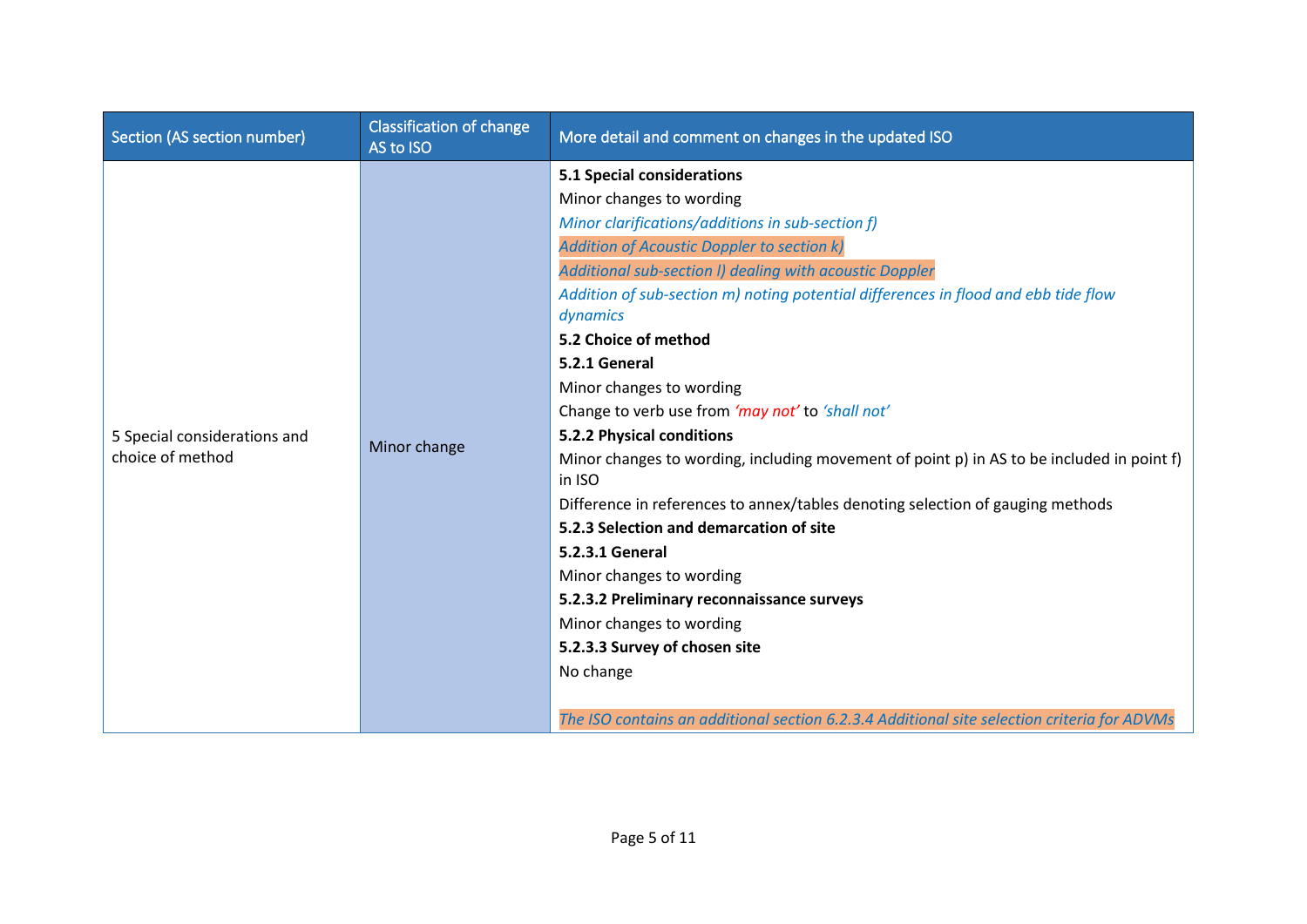| Section (AS section number) | <b>Classification of change</b><br>AS to ISO | More detail and comment on changes in the updated ISO                             |
|-----------------------------|----------------------------------------------|-----------------------------------------------------------------------------------|
|                             |                                              | 6.1 Techniques for single measurements of tidal flow                              |
|                             |                                              | 6.1.1 Measurement of tidal flow by velocity area methods                          |
|                             |                                              | 6.1.1.1 Site requirements                                                         |
|                             |                                              | Difference in standards referenced providing details of methods                   |
|                             |                                              | Minor changes to wording                                                          |
|                             |                                              | <b>Reference to ADVMs</b>                                                         |
|                             |                                              | 6.1.1.2 Measurement of cross-sectional area                                       |
|                             |                                              | No change                                                                         |
|                             |                                              | 6.1.1.3 Measurement of velocity by the fixed current-meter method                 |
| 6 Measurement of tidal flow | Minor change                                 | 6.1.1.3.1 Measurement procedure                                                   |
|                             |                                              | No change to standards referenced                                                 |
|                             |                                              | ISO recommends use of an acoustic Doppler profiler for measurement at tidal sites |
|                             |                                              | Slight changes to the wording and structure of information                        |
|                             |                                              | No change to the method                                                           |
|                             |                                              | 6.1.1.3.2 Computation of discharge for fixed current-meter method                 |
|                             |                                              | Minor changes to wording/syntax                                                   |
|                             |                                              | No change to method                                                               |
|                             |                                              | 6.1.2 Measurement of tidal flow by the moving boat method                         |
|                             |                                              | No change                                                                         |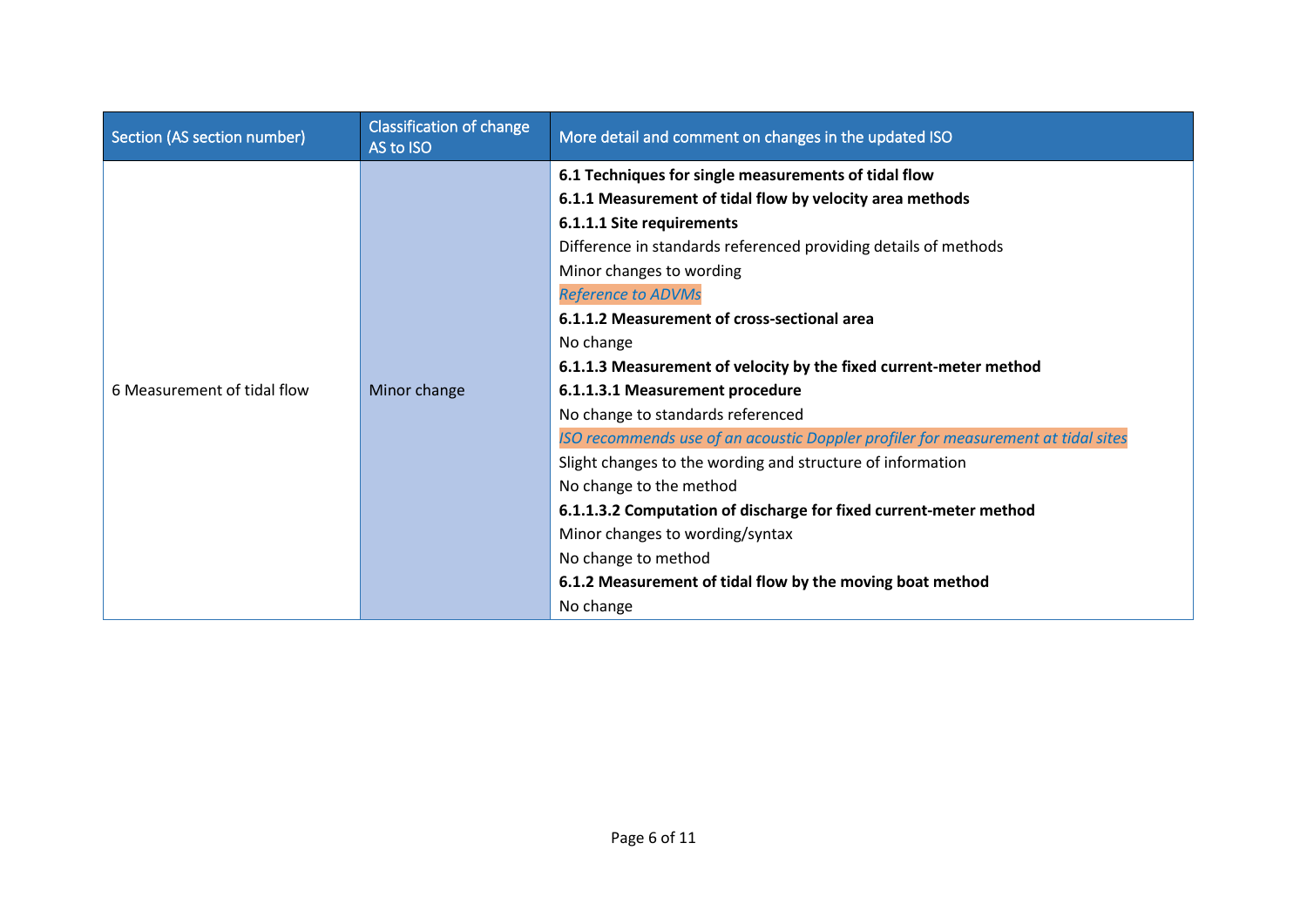| Section (AS section number) | <b>Classification of change</b><br>AS to ISO | More detail and comment on changes in the updated ISO                                                                                                                                                                       |
|-----------------------------|----------------------------------------------|-----------------------------------------------------------------------------------------------------------------------------------------------------------------------------------------------------------------------------|
|                             | Minor change                                 | 6.2 Techniques appropriate for continuous measurement of tidal flow                                                                                                                                                         |
|                             |                                              | ISO contains a section relating to the measurement of tidal flow by acoustic Doppler                                                                                                                                        |
|                             |                                              | 6.2.1 Measurement of tidal flow by the ultrasonic method                                                                                                                                                                    |
| 6 Measurement of tidal flow |                                              | ISO includes "(acoustic)" in the title after ultrasonic                                                                                                                                                                     |
|                             |                                              | Minor changes to wording                                                                                                                                                                                                    |
|                             |                                              | Both documents specify practical limits of 1000mg/L for suspended sediment<br>concentrations. Point e) in the ISO specifies limits to sediment concentration in Annex B,<br>whereas the AS presents this as a relationship. |
|                             |                                              | AS specifies a non binding width : depth ratio of 50:1. This is not included in the ISO                                                                                                                                     |
|                             |                                              | 6.2.2 Measurement of tidal flow by the electromagnetic method                                                                                                                                                               |
|                             |                                              | Minor changes to wording                                                                                                                                                                                                    |
|                             |                                              | <b>7.2.4 Computations</b>                                                                                                                                                                                                   |
|                             |                                              | Minor changes to wording                                                                                                                                                                                                    |
|                             |                                              | In the footnote, the ISO specifies units for flow, whereas AS does not.                                                                                                                                                     |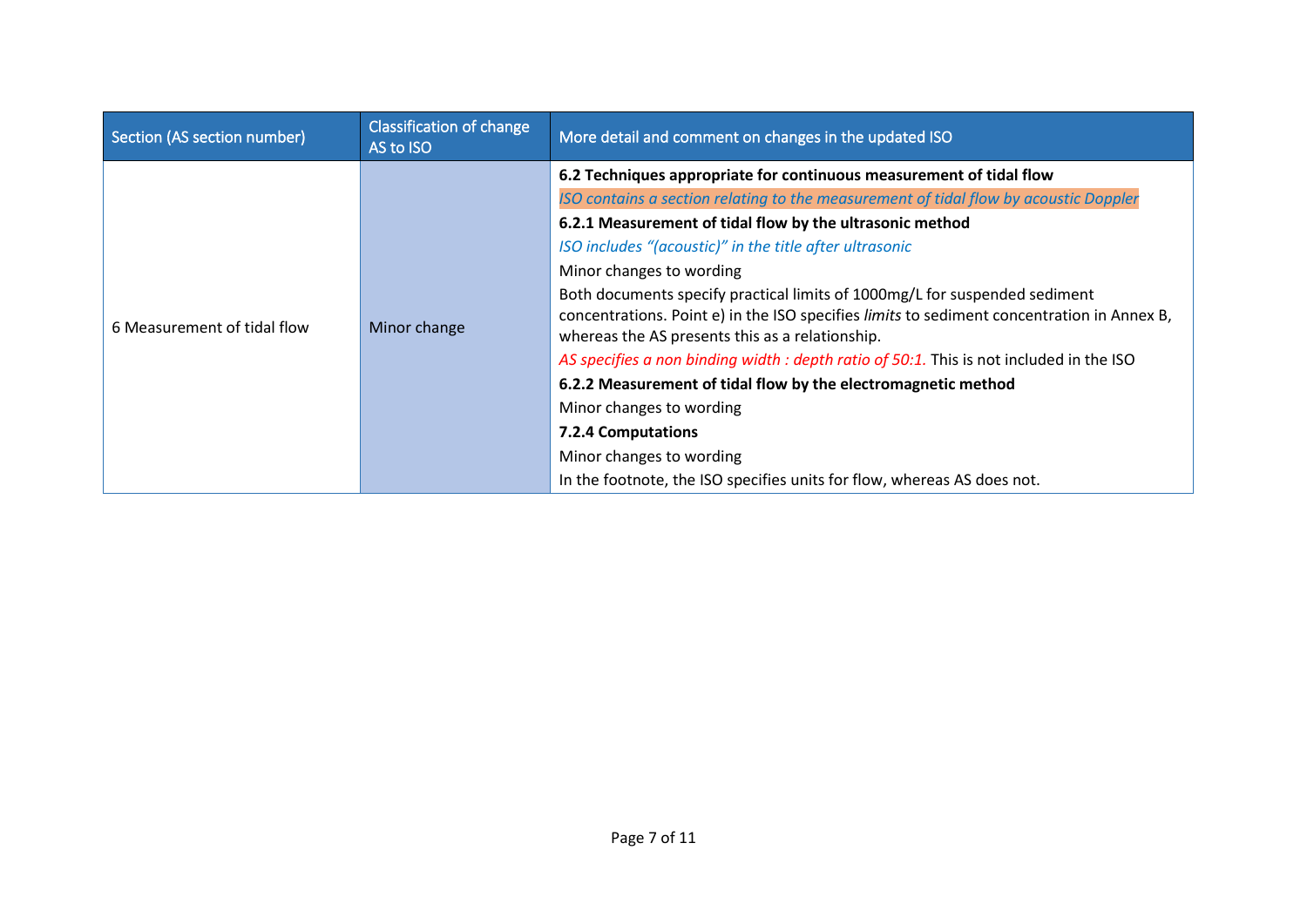| Section (AS section number)                  | <b>Classification of change</b><br>AS to ISO | More detail and comment on changes in the updated ISO                                                                                                                                                                                                                                                                    |
|----------------------------------------------|----------------------------------------------|--------------------------------------------------------------------------------------------------------------------------------------------------------------------------------------------------------------------------------------------------------------------------------------------------------------------------|
|                                              |                                              | 7.1 General                                                                                                                                                                                                                                                                                                              |
|                                              |                                              | Minor changes to wording/references                                                                                                                                                                                                                                                                                      |
|                                              |                                              | 7.2 Uncertainties in measurement by velocity area method                                                                                                                                                                                                                                                                 |
|                                              |                                              | 7.2.1 Sources of uncertainty                                                                                                                                                                                                                                                                                             |
|                                              |                                              | Minor change to wording and references                                                                                                                                                                                                                                                                                   |
|                                              |                                              | ISO gives definition to $b_i$ , $d_i$ and $v_i$ in the equation                                                                                                                                                                                                                                                          |
|                                              |                                              | 7.2.2 Individual components of errors                                                                                                                                                                                                                                                                                    |
| 7 Uncertainties in tidal flow<br>measurement | Minor change                                 | ISO contains a reference to ISO 748:1979 indicating that, "the terms (defined as X') were<br>not used in ISO 748:2007. They represent individual components of uncertainty errors and<br>not the uncertainty errors"                                                                                                     |
|                                              |                                              | The equation provided in point 2 in the AS is different to that provided in the ISO, the<br>latter appears to be a typo?. All terms on the right hand side of the equation in the ISO<br>are the square of a square root, whereas only the last term within the square root<br>function appears to be squared in the AS. |
|                                              |                                              | Otherwise no change                                                                                                                                                                                                                                                                                                      |
|                                              |                                              | 7.2.3 Resultant random uncertainty in measurement of flow                                                                                                                                                                                                                                                                |
|                                              |                                              | Some terms, eg the first term on the right hand side of the equation under the square<br>root sign differs slightly between the two documents. As with the previous formula issue,<br>this appears to be a formatting typo. Needs to be reviewed and corrected as appropriate.                                           |
|                                              |                                              | 7.2.4 Resultant systematic uncertainty in measurement flow                                                                                                                                                                                                                                                               |
|                                              |                                              | No change                                                                                                                                                                                                                                                                                                                |
|                                              |                                              | 7.2.5                                                                                                                                                                                                                                                                                                                    |
|                                              |                                              | 7.2.6 Combined standard error in the determination of the tidal (ebb or flood) volume<br>No change                                                                                                                                                                                                                       |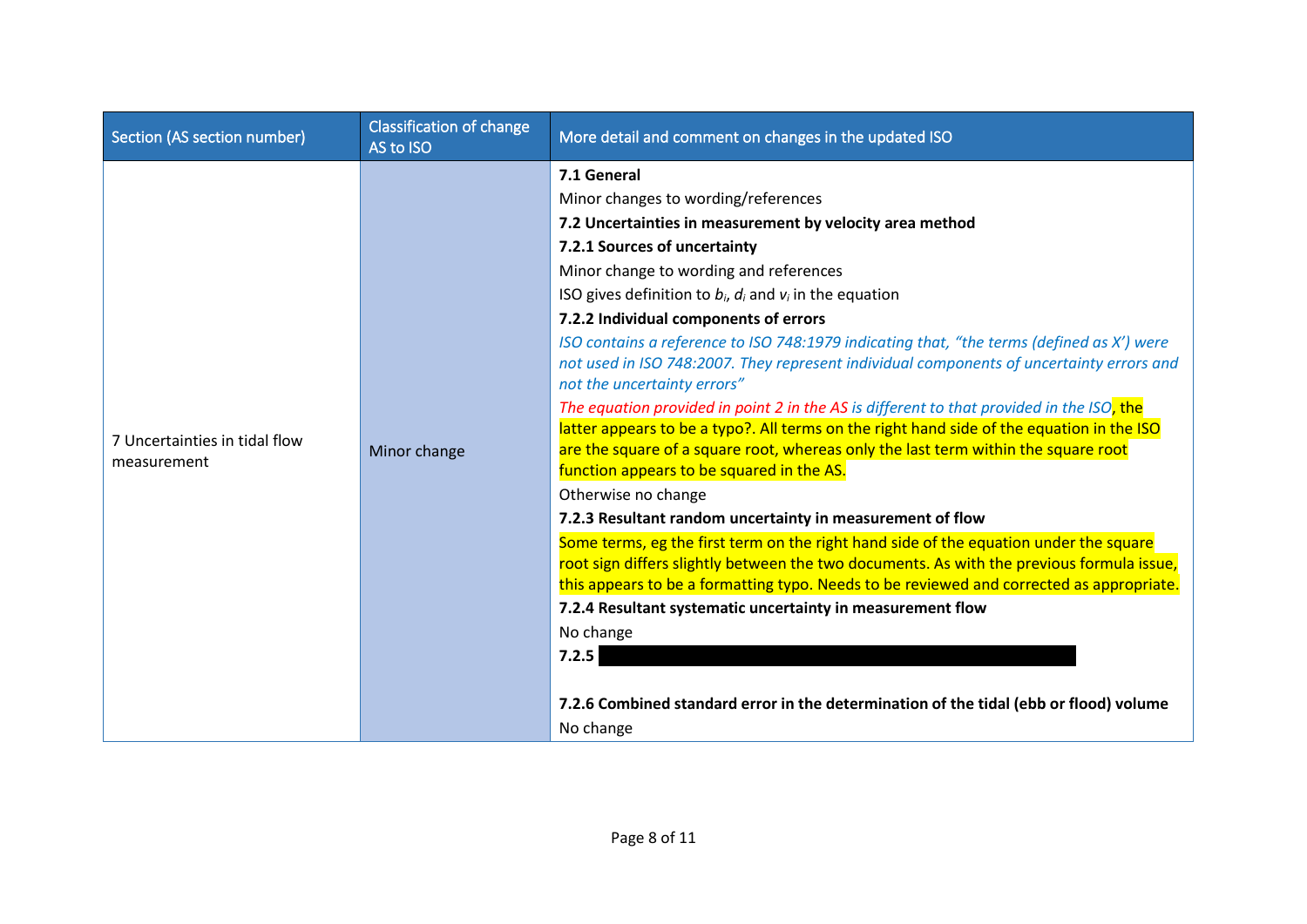| Section (AS section number)<br>AS to ISO                                    | More detail and comment on changes in the updated ISO                                                                                                                                                                                                                                                            |
|-----------------------------------------------------------------------------|------------------------------------------------------------------------------------------------------------------------------------------------------------------------------------------------------------------------------------------------------------------------------------------------------------------|
| Annex A Measurement of tidal<br>Minor change<br>flow by the cubature method | A.1 Site requirements<br>Minor changes to wording. Change to wording in second-last paragraph<br>A.2 Field measurements<br>No change<br>A.3 Computation - Method I<br>Minor changes to wording/layout<br>A.4 Computation - Method II<br>Minor changes/clarifications in wording in point g). Otherwise no change |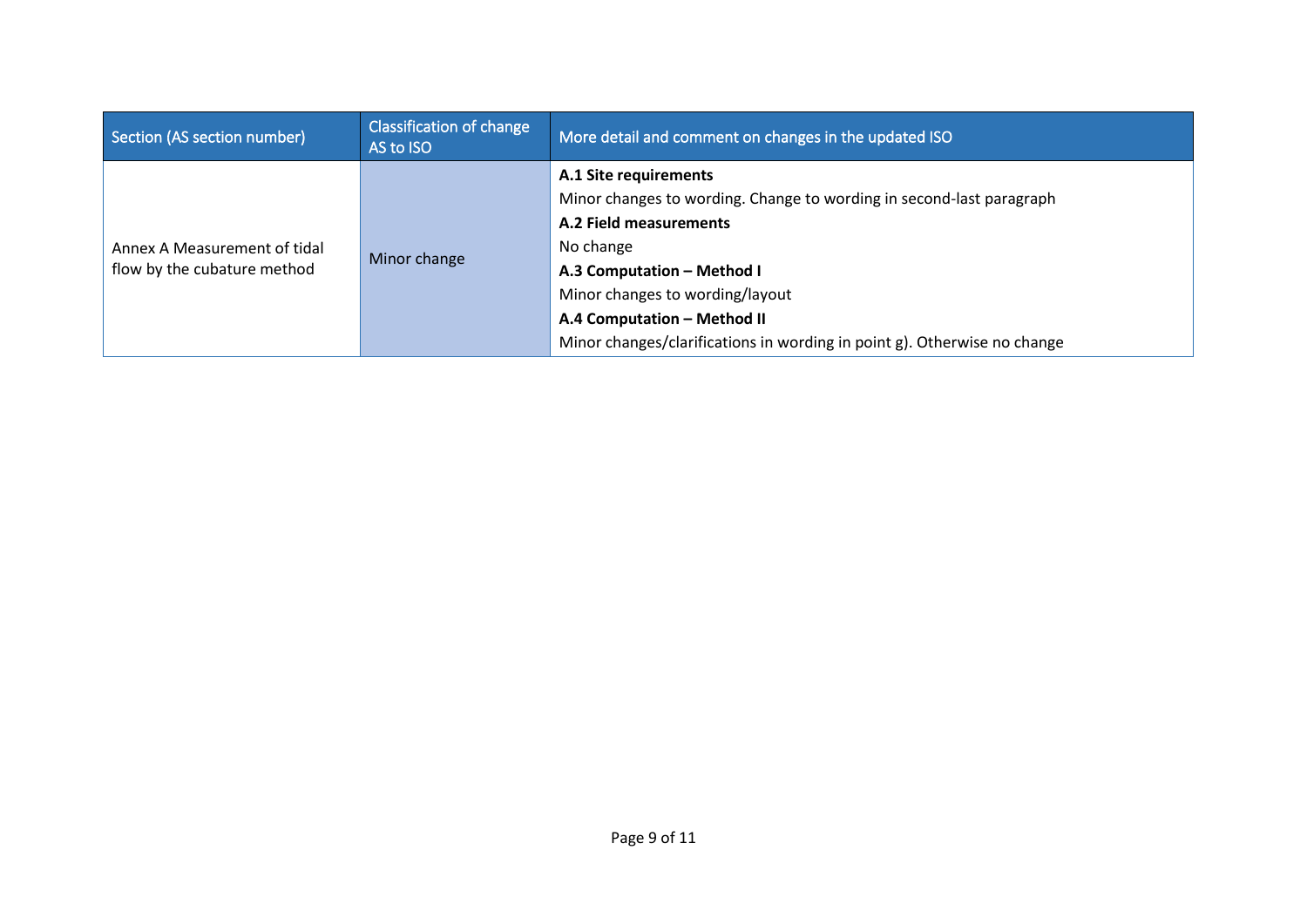| Section (AS section number)                                          | <b>Classification of change</b><br>AS to ISO | More detail and comment on changes in the updated ISO                                                                                                                                                                                                                                                                                                                                                                                                                                                                                                                                                                                                                                                                                                                                                                                                                                                                                                                                                                                                                                                                                                                                                                                                                                                                                                                                                                                                                                       |
|----------------------------------------------------------------------|----------------------------------------------|---------------------------------------------------------------------------------------------------------------------------------------------------------------------------------------------------------------------------------------------------------------------------------------------------------------------------------------------------------------------------------------------------------------------------------------------------------------------------------------------------------------------------------------------------------------------------------------------------------------------------------------------------------------------------------------------------------------------------------------------------------------------------------------------------------------------------------------------------------------------------------------------------------------------------------------------------------------------------------------------------------------------------------------------------------------------------------------------------------------------------------------------------------------------------------------------------------------------------------------------------------------------------------------------------------------------------------------------------------------------------------------------------------------------------------------------------------------------------------------------|
| Annex B Flow measurement<br>methods suitable for tidal<br>conditions | Minor change                                 | Slight changes to introductory wording<br>Table B.1 (Flow measurement methods)<br>This introductory table in the AS has been removed in the ISO<br>Table B.2 (Guide to the selection of gauging method)<br>Columns 1 (current meter) and 2 (moving boat) in the AS have been combined in the ISO<br>under the heading "Moving boat current meter". The ISO selection guide for this column<br>follows that of the "Current meter" column in the AS. The "Moving boat" column in the AS<br>appears to have been dropped in the ISO.<br>Column 3 (Ultrasonic) in the AS has been renamed "Ultrasonic velocity meter (UVM)" in<br>the ISO and numerous selection parameters have been modified.<br>Column 4 (Full-width electromagn.) in the AS has been moved to the final column in the<br>ISO under the heading "Electromagnetic velocity meter (EVM)" and has changes to the<br>parameters relating to the selection of Salt wedge, Temperature gradient and Wind<br>seiches.<br>The ISO includes a column detailing selection parameters for Acoustic Doppler current<br>profilers (ADCPs). This is not included in the AS.<br>Footnote 8) Minor change to wording<br>Footnote 10) Minor change to wording<br>Footnote 11) Significant change to footnote and cross-reference<br>Table B.3 Estimates of tolerable sediment concentration for acoustic velocity meter<br>systems<br>Slight change in wording of title (replacement of 'acoustic' with 'ultrasonic')<br>Otherwise no change |